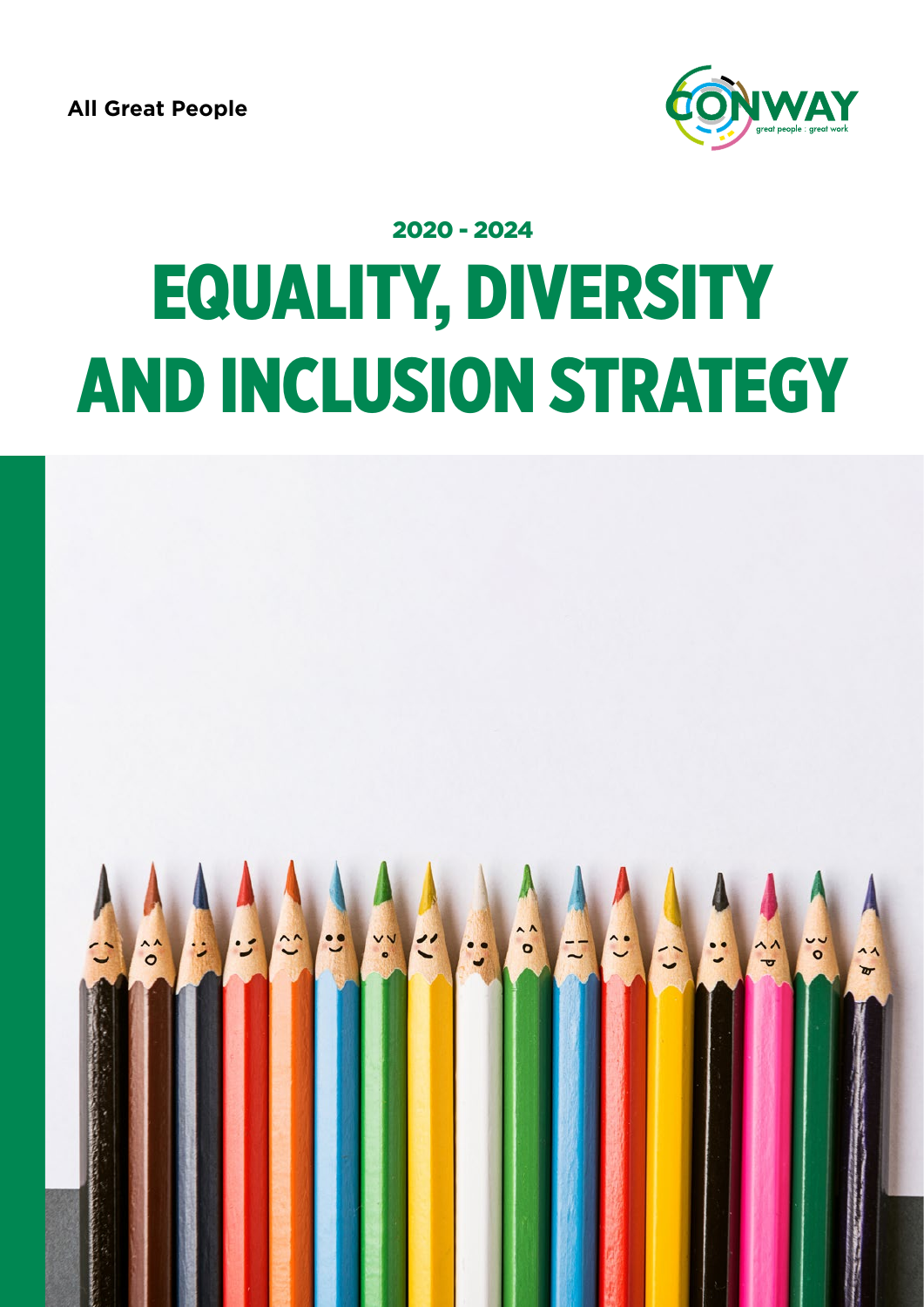## **Contents**

- [Foreword](#page-2-0)
- [Introduction from Adam Green CEO](#page-3-0)
- [Why Equality, Diversity and Inclusion matters to us](#page-4-0)
- [A sustainable workforce](#page-4-0)
- [Reflecting our society](#page-4-0)
- [Fairness, Inclusion & Respect](#page-4-0)
- [Our approach](#page-4-0)
- [What will All Great People mean for FM Conway](#page-5-0)
- [GOAL 1 Maintaining an inclusive organisational culture](#page-6-0)
- [GOAL 2 Increasing diversity through the BAME community](#page-8-0)
- [GOAL 3 Increasing diversity through the LGBTQ+ community](#page-9-0)
- [GOAL 4 Increasing diversity through the disabled community](#page-10-0)
- [GOAL 5 Increasing diversity through the female community](#page-12-0)
- [GOAL 6 Developing inclusion & respect](#page-13-0)
- [GOAL 7 Increasing diversity in our supply chain](#page-14-0)
- [GOAL 8 Communicating our performance, impact and sharing best practice](#page-15-0)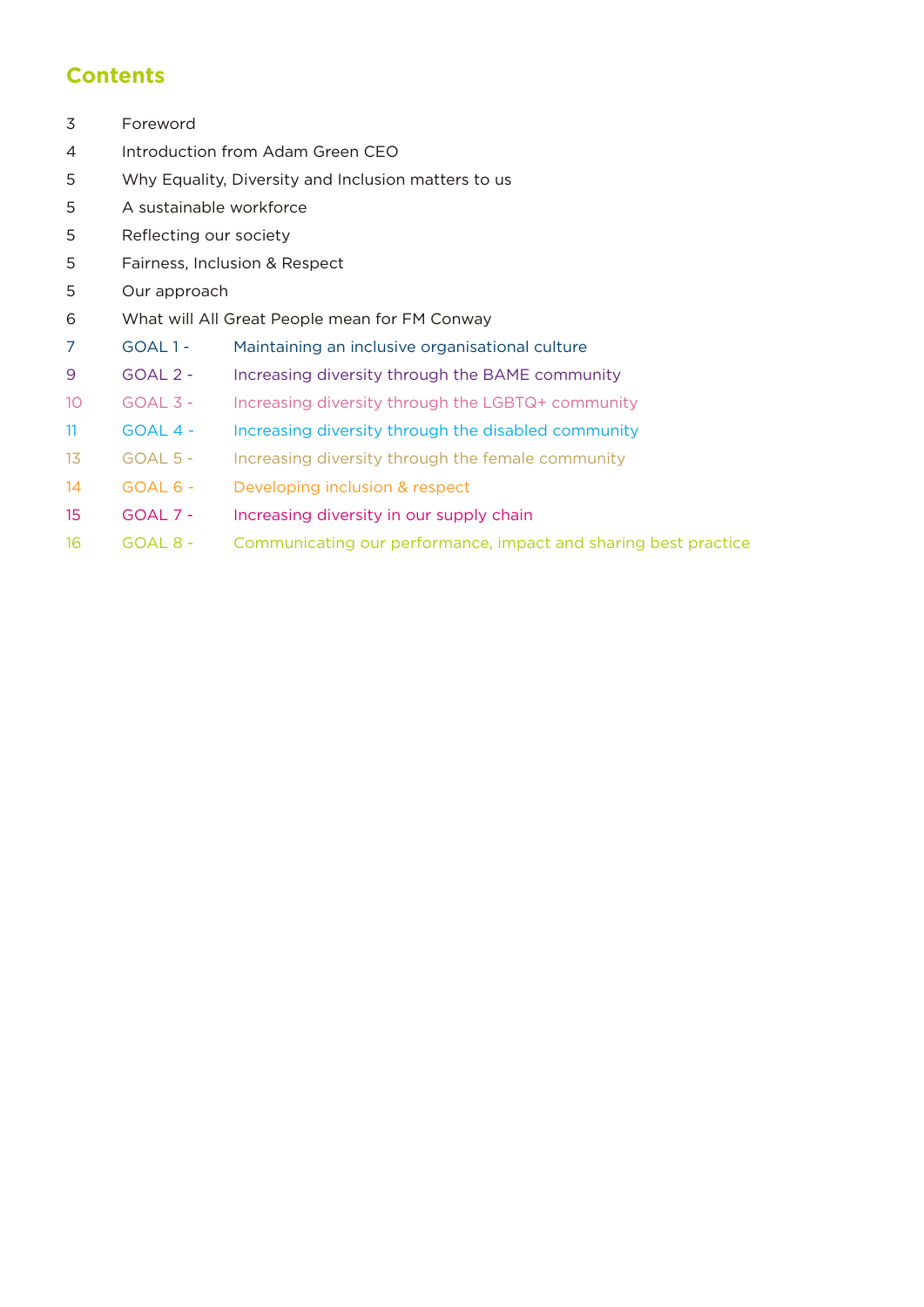## <span id="page-2-0"></span>**Foreword**

We are delighted to introduce FM Conway's Equality, Diversity and Inclusion (EDI) Strategy **All Great People**.

As a family owned business, FM Conway places a great emphasis on the safety, health and well-being of its people, the opportunity for development and progression and the provision of a workplace which is friendly and values the contribution of everyone.

**All Great People** outlines our positive intent to ensure that Equality, Diversity and Inclusion is at the very core of our business; successfully delivering an extended Conway family that is made up of positive representatives from every area of our society.

Equality, Diversity and Inclusion (EDI) represents the mutual trust, respect and understanding we strive for in our organisation in order to serve our clients and communities. They are integral to our people, our brand, our reputation, and our success.

We want everyone who interacts with us, both internally and externally, to feel valued and respected, and for our programmes, services and general ways of working to demonstrate our stated commitment to EDI. We also want to use our increasing knowledge and experience to make a leading contribution to the industry and share best practice in all aspects of EDI.

We will work energetically toward the vision of an inclusive organisational culture through a mainstreaming approach, embedding EDI into our behaviours and all that we do. We will highlight the benefits of EDI for all individuals and societies, and promote its positive contribution.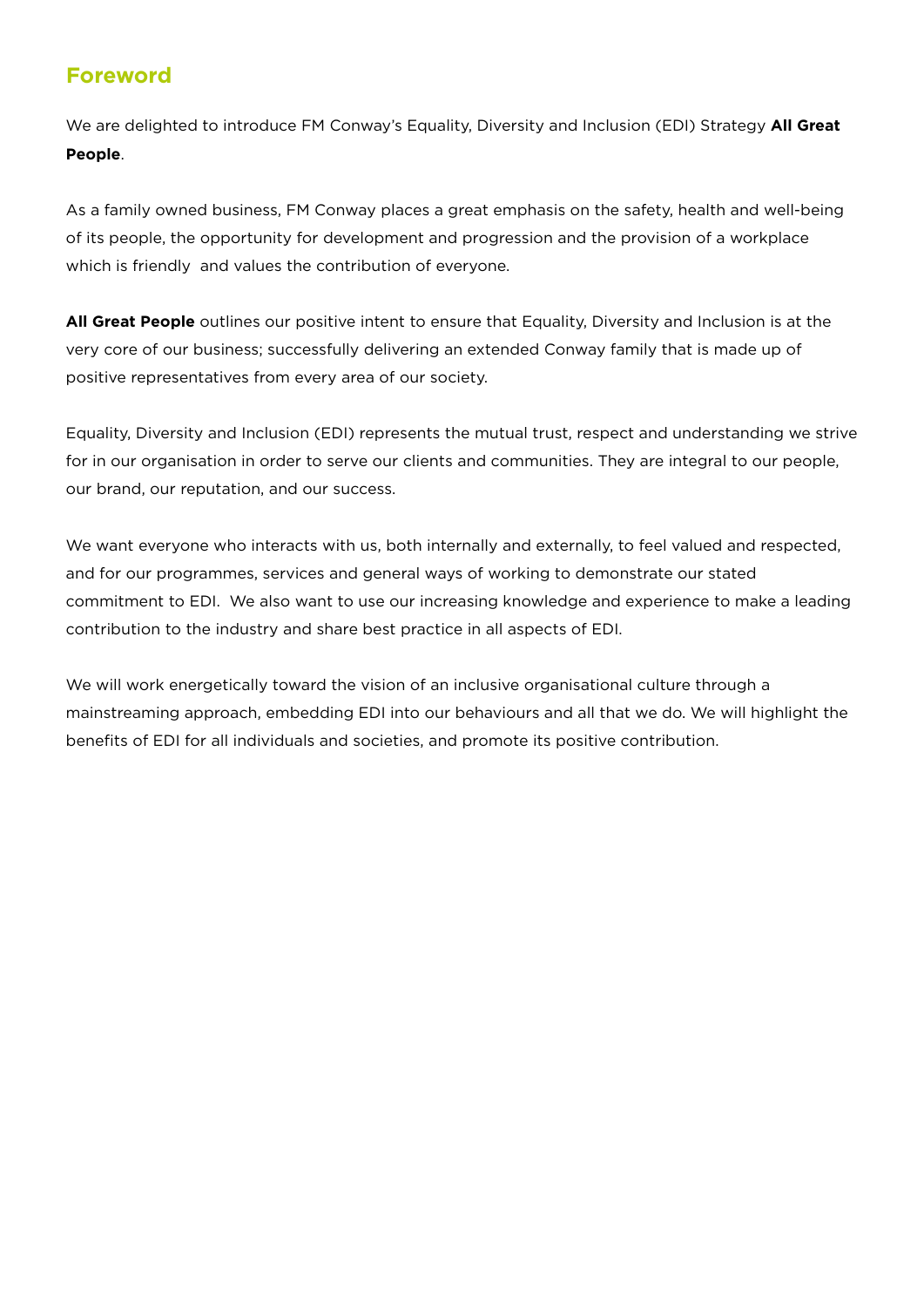<span id="page-3-0"></span>

### **Introduction from Adam Green CEO**

As CEO of this proud family business I recognise that there is continual work to do if we are to achieve our Equality, Diversity and Inclusion ambitions by 2024.

I am committed to making sure that myself and the senior leaders work as ambassadors for change; by leading from the front to deliver our business goals.

Establishing an environment that allows everyone to do their best, and be their best has always been or aim, but we need to work harder and faster to reach our destination and be truly representative of the customers we serve and the communities we live in.

By enlisting and embracing the support and action of our people, our suppliers and by working closely with our clients, we will ensure that we get there a lot faster; working better together, measuring results and making positive change to ensure we have more great people delivering great work.

Adam Green

Wir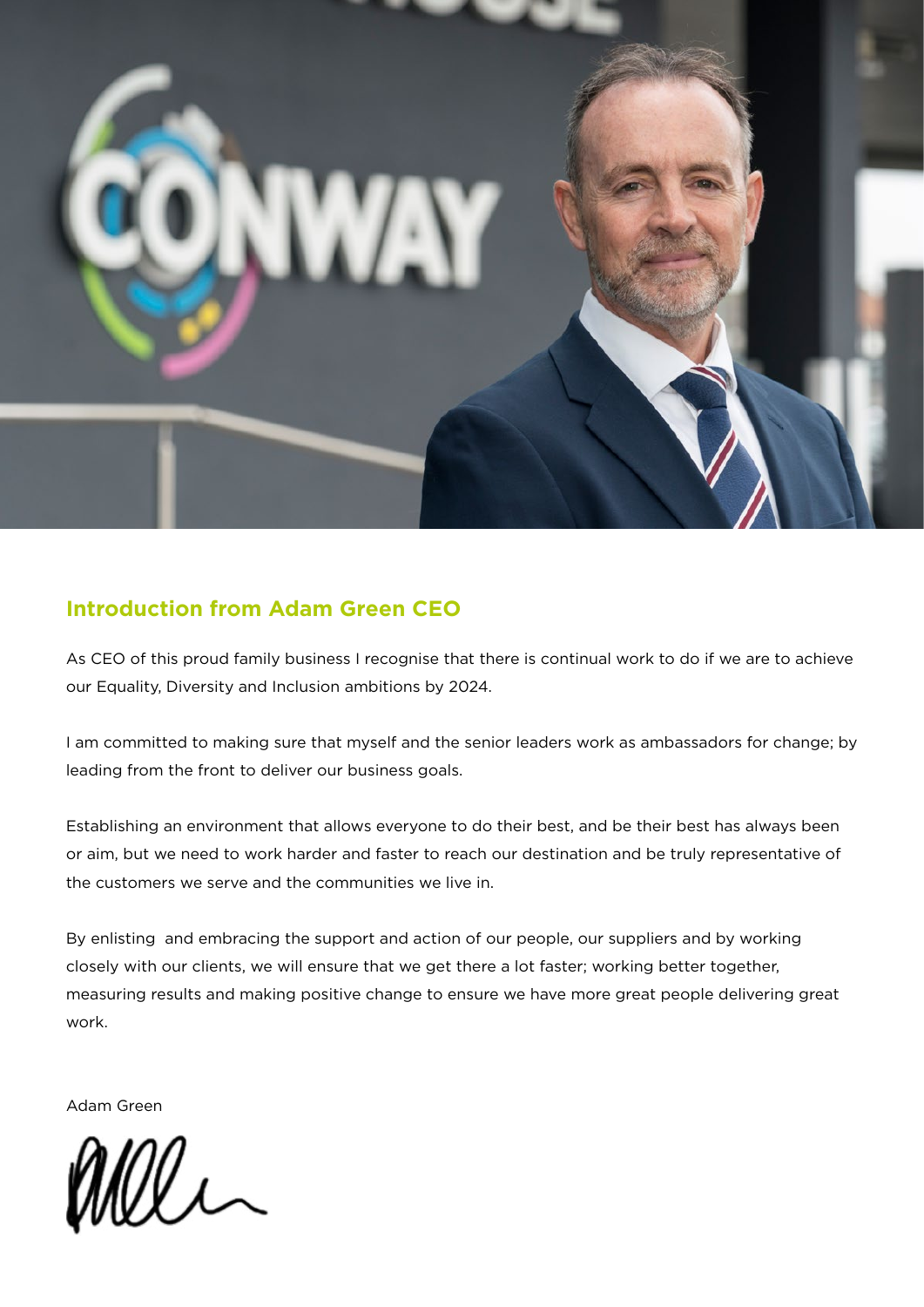## <span id="page-4-0"></span>**Why Equality, Diversity and Inclusion matters to us**

As a family business with almost 60 years' experience, we recognise the value in extending our reach into the widest diverse talent pool and ensure that every opportunity is available to every person across the communities we serve and beyond.

Our Mission is to transform the built environment using innovative, self-delivered, quality services; working together as a family with our people, our customers, our suppliers and our communities. By bringing together differences in an inclusive environment, we believe we will encourage innovation and achieve better results.

## **A sustainable workforce**

With sustainability at our heart we recognise that to remain an employer of choice we must engage across a wide demographic, promoting and creating accessible opportunities to encourage applications.

However, it is not just about attracting talent for today, it is essential we create an inclusive environment that affords our people the space and confidence to develop to their full potential, and that we maintain the environment to ensure we retain and encourage them to refer and recommend others to establish the new family members of the future.

### **Reflecting our society**

It is important that everyone in our diverse and ever-changing society is understood and is highly valued.

We have a society that comprises of a wealth of cultural difference, whilst there are advances, there is still much work to do to ensure equal opportunities exist and inequality, where it is identified, is challenged.

## **Fairness, Inclusion & Respect**

Establishing a culture in our business built on the principles of Fairness, Inclusion and Respect will create the platform for dialogue, building a cultural confidence that welcomes differences.

Shared ideas provide the backdrop for healthy debate and demand listening and engagement to review new ideas and understand how to work better together.

## **Our approach**

We have established a set of challenging targets and have embraced an immediate and positive challenge to ensure that EDI is central to everything that we do. We will communicate widely to invite participation from our people in shaping the strategy, measuring and learning along the way and ensuring that we communicate our progress in regular, transparent updates.

- Equality Providing equal opportunities for all
- Fairness Creating a level playing field where equality can operate
- Inclusion Ensuring that the mechanics of debate and acceptance are employed
- Diversity Establishing an understanding of the different communities, ensuring that all are represented and valued
- Respect Ensuring that every difference is respected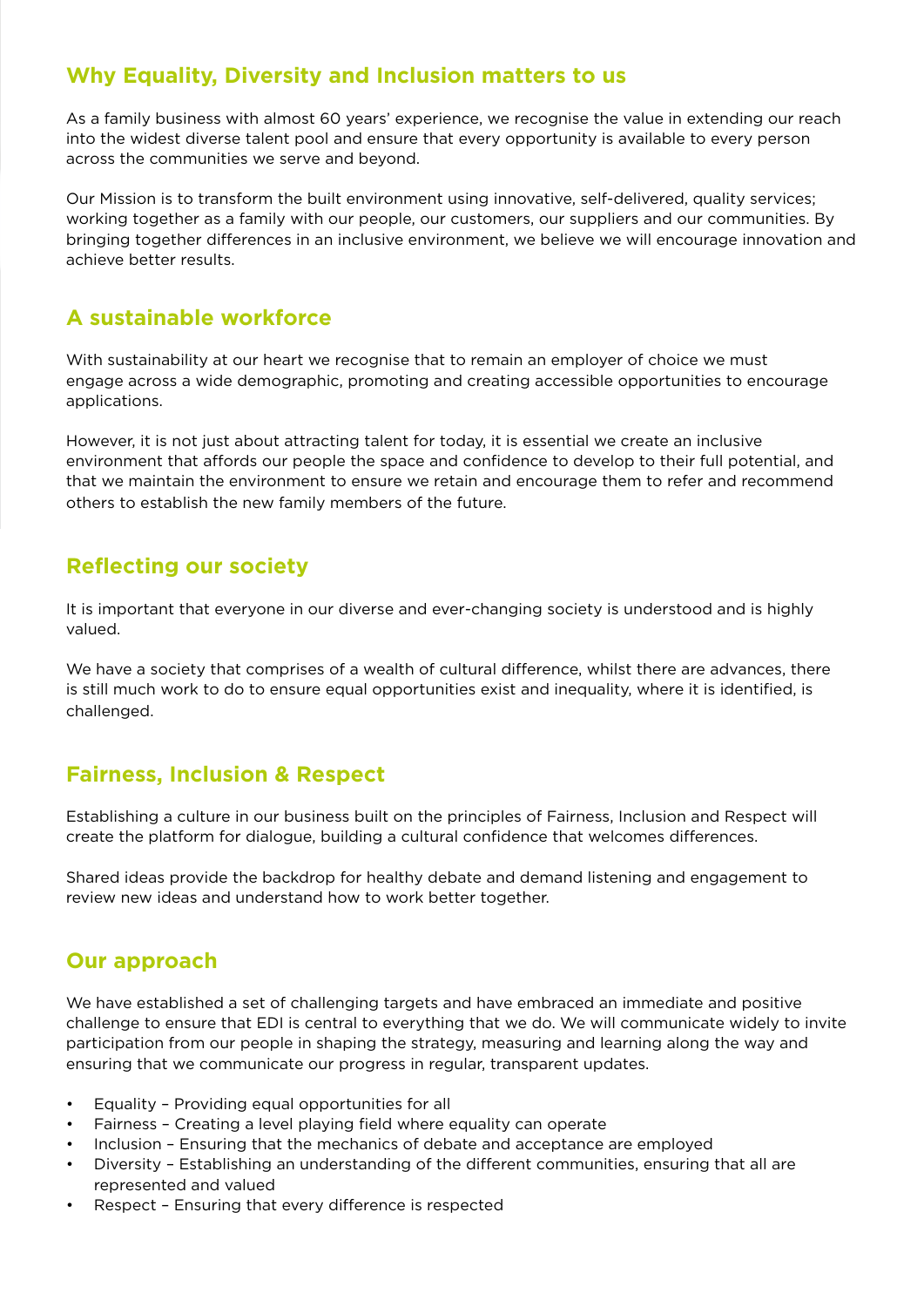## <span id="page-5-0"></span>**What will All Great People mean for FM Conway**

- An environment where we can all be the very best of ourselves and prosper
- Our leaders will cultivate a supportive and inclusive environment
- We will have the privilege of being attractive to all people
- We will create a place of respect and understanding of each other's differences
- We will establish a platform where our people can express ideas and be comfortable with respectful challenge of each other to deliver the very best outcome
- We will be the evidence that diversity creates a more successful business than one which is not

We have set ambitious targets to guide our efforts and hold ourselves to account. Underpinning each of these goals is a set of initiatives and priorities that we will pursue.

- **GOAL 1 Maintaining an inclusive organisational culture**
- **GOAL 2 Increasing diversity through the BAME community**
- **GOAL 3 - Increasing diversity through the LGBTQ+ community**
- **GOAL 4 Increasing diversity through the disabled community**
- **GOAL 5 Increasing diversity through the female community**
- **GOAL 6 Developing inclusion & respect**
- **GOAL 7 Increasing diversity in our supply chain**
- **GOAL 8 Communicating our performance, impact and sharing best practice**

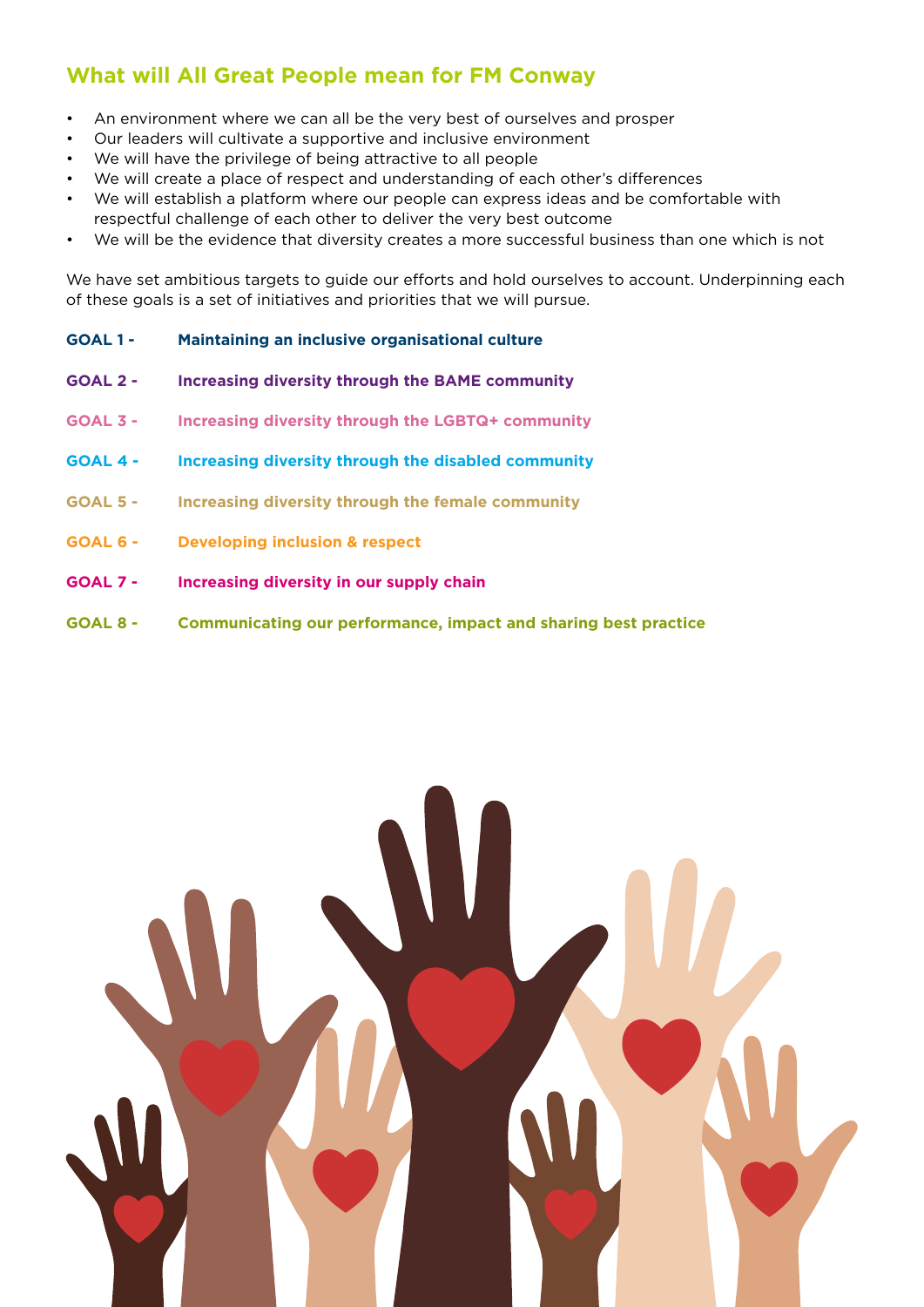## <span id="page-6-0"></span>**GOAL 1 - Maintaining an inclusive organisational culture**

At FM Conway, our ambition is to nurture an organisational culture where people working and engaging with us feel respected and comfortable being themselves, free from unjustified discrimination, offensive behaviour or bullying.

Creating a level playing field is fundamental in our approach; our policies and processes create a robust framework and set standards for Equality, Diversity and Inclusion.

Leaders exist in different roles and particularly, but not exclusively, in senior positions. They are crucial in driving progress, achieving fairness, and enhancing our working culture, reputation and impact. Therefore, our emphasis will continue to be about nurturing and developing engagement, establishing role models and leadership capability in EDI, as well as creating diversity amongst senior leaders.

There will be expanded opportunities for under-represented groups internally and externally to participate and contribute to informing and shaping the organisational culture. There will be alignment with how we engage with EDI internally and how EDI is reflected and addressed in the delivery and content of our core business operations and services.

#### **Our objective:**

To create a culture where under-represented groups participate and contribute to our EDI strategy. We must review all instances where unfairness could exist and create inequality, and where we find an opportunity to do better, we must act immediately.

#### **We will do this by:**

#### **Developing a level playing field:**

- Review all Policies and Processes to ensure they meet the needs of our strategy
- Provide opportunities for under-represented groups to participate and shape the strategy
- Review the recruitment and selection process to ensure that our advertising, application and selection processes are inclusive and accessible to all
- Fair reward and recognition will be made available through continual benchmarking and evaluation against the marketplace
- Provide accessible development and training opportunities to encourage career progression as part of our commitment to lifelong learning
- Our culture and expectations will be communicated widely to all stakeholders

#### **Developing our leadership capability and confidence:**

• Develop our leadership capability to identify fairness and unfairness in any area of the business and have the confidence to communicate outcomes

#### **Having a voice:**

- Creating effective mechanisms that allow concerns to be raised and then addressed sensitively and successfully
- Conducting regular engagement survey activity across the business to test culture and raise assurance
- Providing regular and transparent communication about findings and any actions taken

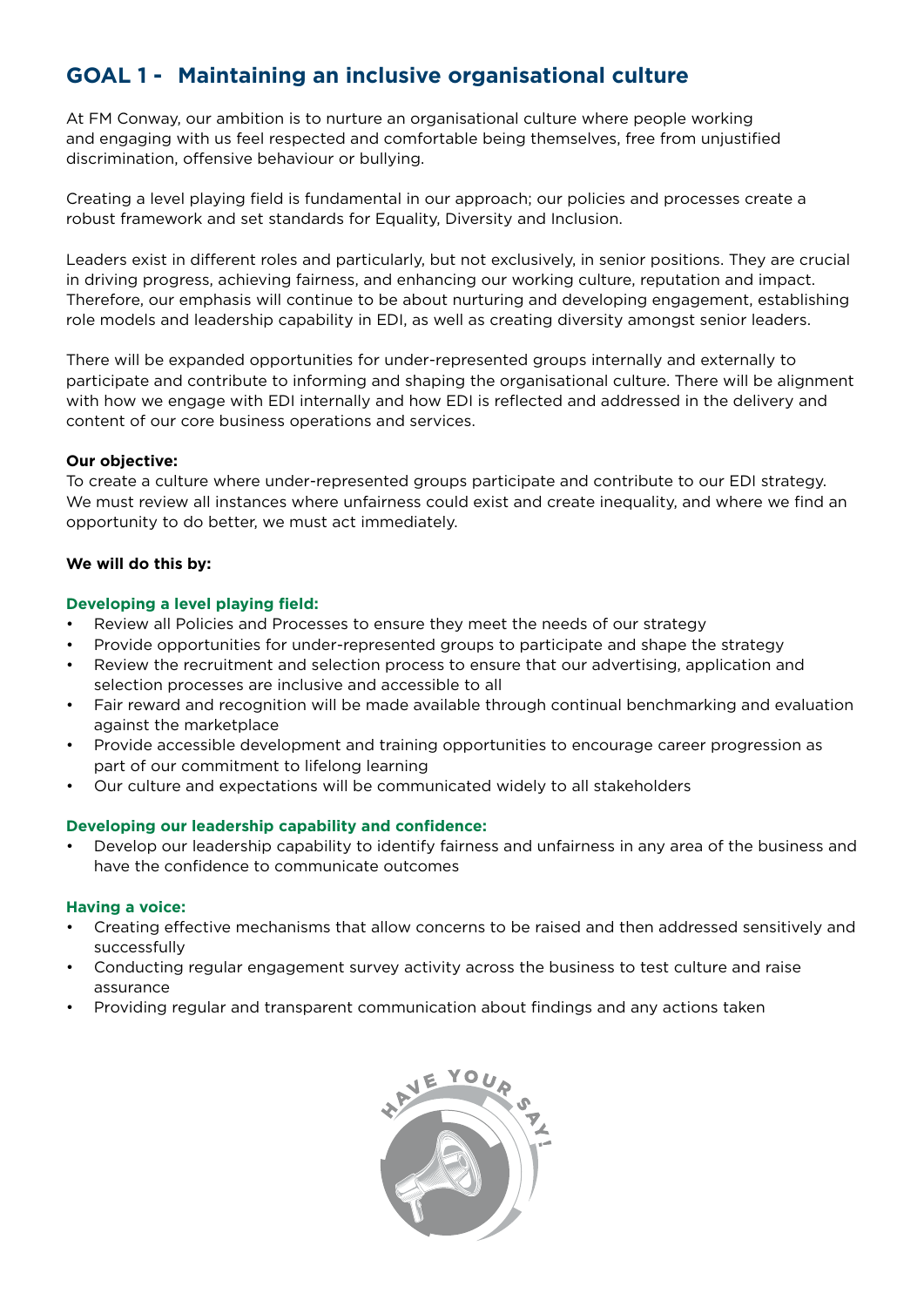#### **INCREASING DIVERSITY IN THE WORKPLACE**

We must achieve a more accurate representative of the UK's economically active population and we are delighted to report that in some areas we are already ahead of the curve. We now need to maximise our position by building on this momentum; but in other areas, we have more work to do and so we have set aspirational objectives in recognition of this.

We recognise that we are unlikely to have all the answers from the outset and so are keen to collaborate with subject matter experts and organisations that have established best practice and can offer valuable insight to tackle any unconscious bias or barriers.

By establishing realistic but stretching targets we will be able to measure progress effectively to ensure we remain on track. We need to build appreciation in our leadership and people by communicating expectations and providing regular training about the value of Diversity across the full spectrum of identities, and we need to ensure we engage with like-minded organisations and individuals so that we increase the speed of change.



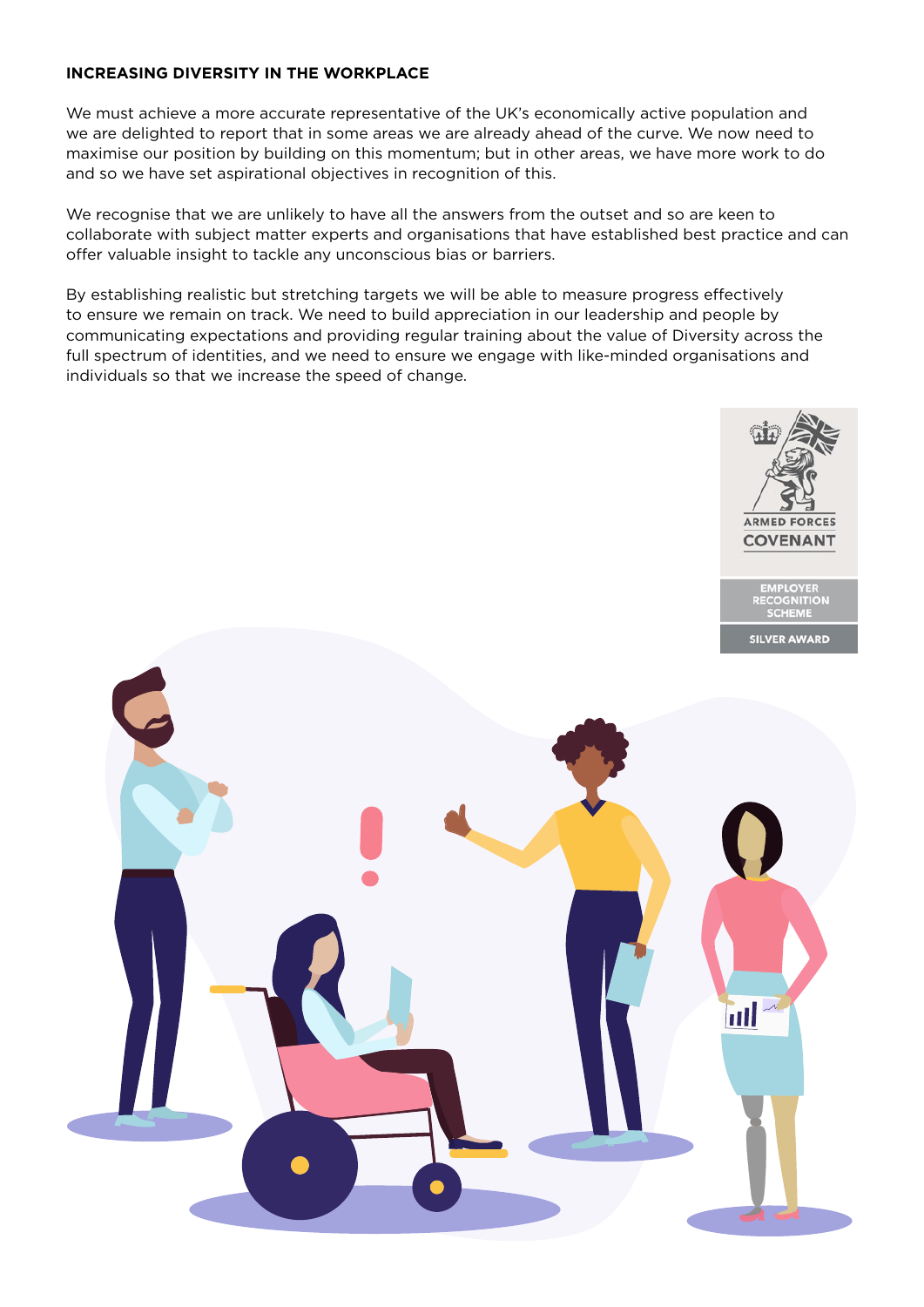## <span id="page-8-0"></span>**GOAL 2 - Increasing diversity through the BAME community**

Nearly a quarter of us at FM Conway are from BAME communities which is a positive figure and is above the economically active population.

However, we recognise that we are under-represented at more senior levels and so there will be a focus on tackling this persistent underrepresentation through positive action, talent programmes and targeted support.

We will act to reduce gaps in performance appraisal outcomes and improve the experience for our BAME people and reduce "prefer not to say" responses in declaration rates.

#### **Our objective**

To strengthen the BAME talent at all levels

#### **We will do this by:**

#### **Embedding positive action initiatives:**

- Use positive action initiatives to broaden our BAME talent pool
- Strengthen our talent attraction and selection processes to combat unconscious bias through using diverse interview panels
- Use positive action statements in all targeted recruitment campaigns
- Use photography that promotes and demonstrates diversity

#### **Improving performance management outcomes:**

- Building on our revamped performance management process, we will identify disproportionality and put actions in place to better understand and address them
- Ensure that emerging talent initiatives create stretching opportunities to nurture identified high potential BAME colleagues
- Establish an Emerging Talent Committee to create a focus on EDI activity and targets
- Develop a BAME sponsorship programme
- Support and develop high performing BAME individuals through a career development programme which includes mentoring and support activities

#### **Seeking Counsel:**

• Actively engage and encourage discussion with BAME champions and organisations to better understand barriers to progression and learn from their considered opinions about how to disrupt and break through them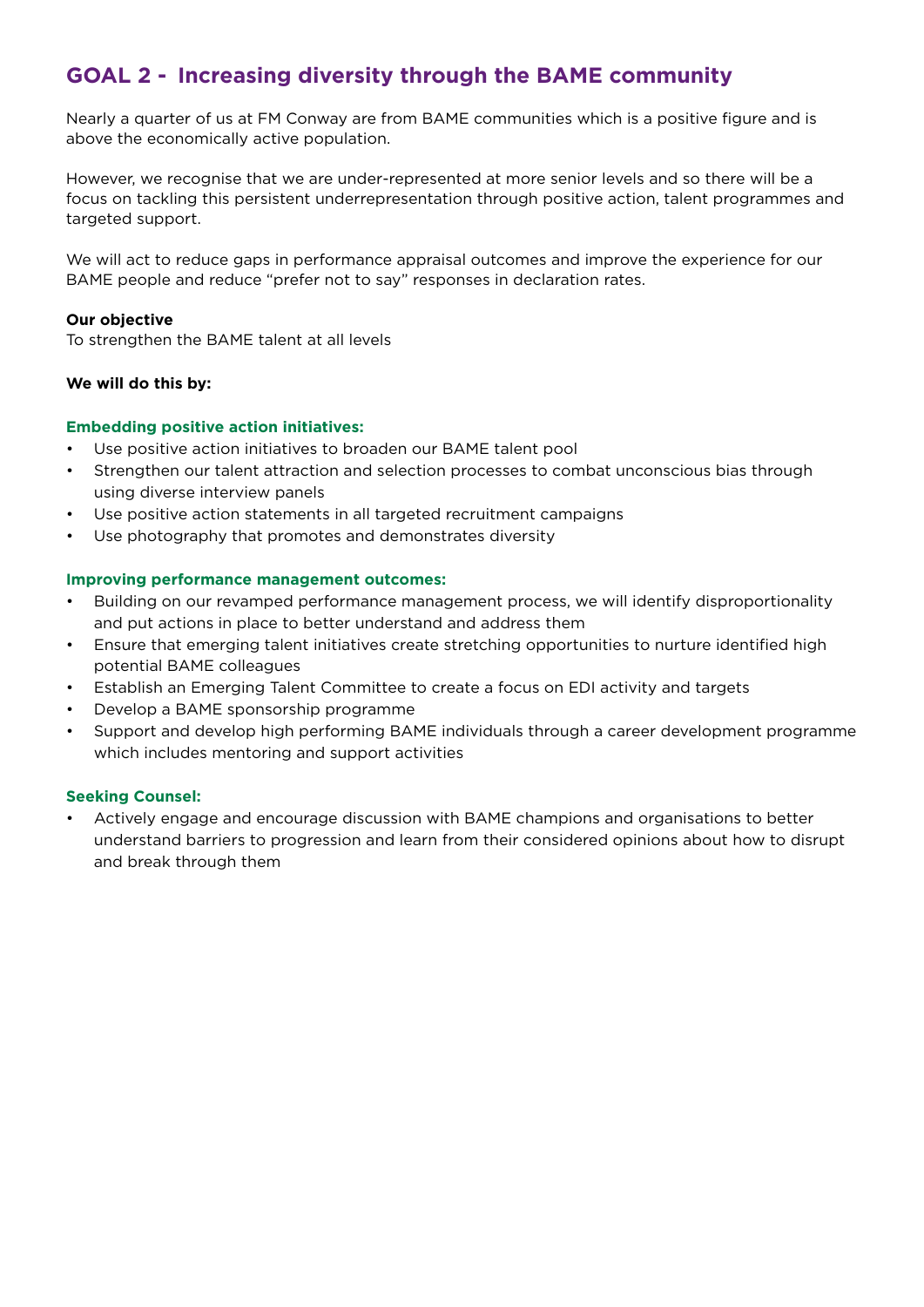## <span id="page-9-0"></span>**GOAL 3 - Increasing diversity through the LGBTQ+ community**

At FM Conway we have always believed that we operated in such a way that LGBTQ+ were able to be their authentic selves, but the numbers of people in our business identifying themselves across all grades is less than the estimated 5-7% for the economically active UK population. Therefore, we will seek to better understand challenges and perceived barriers, working to address those that we find and seeking to improve capturing and monitoring so that we have a trusted baseline from which to work.

#### **Our objective**

To create an environment where LGBTQ+ community members can confidently be their authentic selves in our business. The confidence will be evidenced by capture of declaration data to enable us to understand levels and manage and support effectively.

#### **We will do this by:**

#### **Developing best practice:**

Engage with organisations who represent this community to understand more about the challenges they face and success stories that they can share. This will enable us to adopt best practice and to develop and establish some of our own.

#### **Improving LGBTQ+ prefer not to say rates:**

- Further investigate the reasons why there are high 'prefer not to say' rates with respect to sexual orientation
- Analyse all new LGBTQ+ data as it emerges to guide our actions

#### **Developing targeted programmes to attract and develop LGBTQ+ talent:**

Review how we attract and develop our people and identify methods to combat the disproportionality experienced by LGBTQ+ talent

#### **Collecting data on gender identity:**

Implement a way to encourage data capture on gender identity so that we can better understand needs in this area and guide actions in support of increasing representation and inclusion of trans people

#### **Eliminating bullying, harassment and discrimination:**

- Provide specific training for all colleagues and in particular, line managers to address bullying and harassment issues identified amongst LGBTQ+ colleagues
- Ensure that a zero bullying, harassment and discrimination approach is adopted in all areas





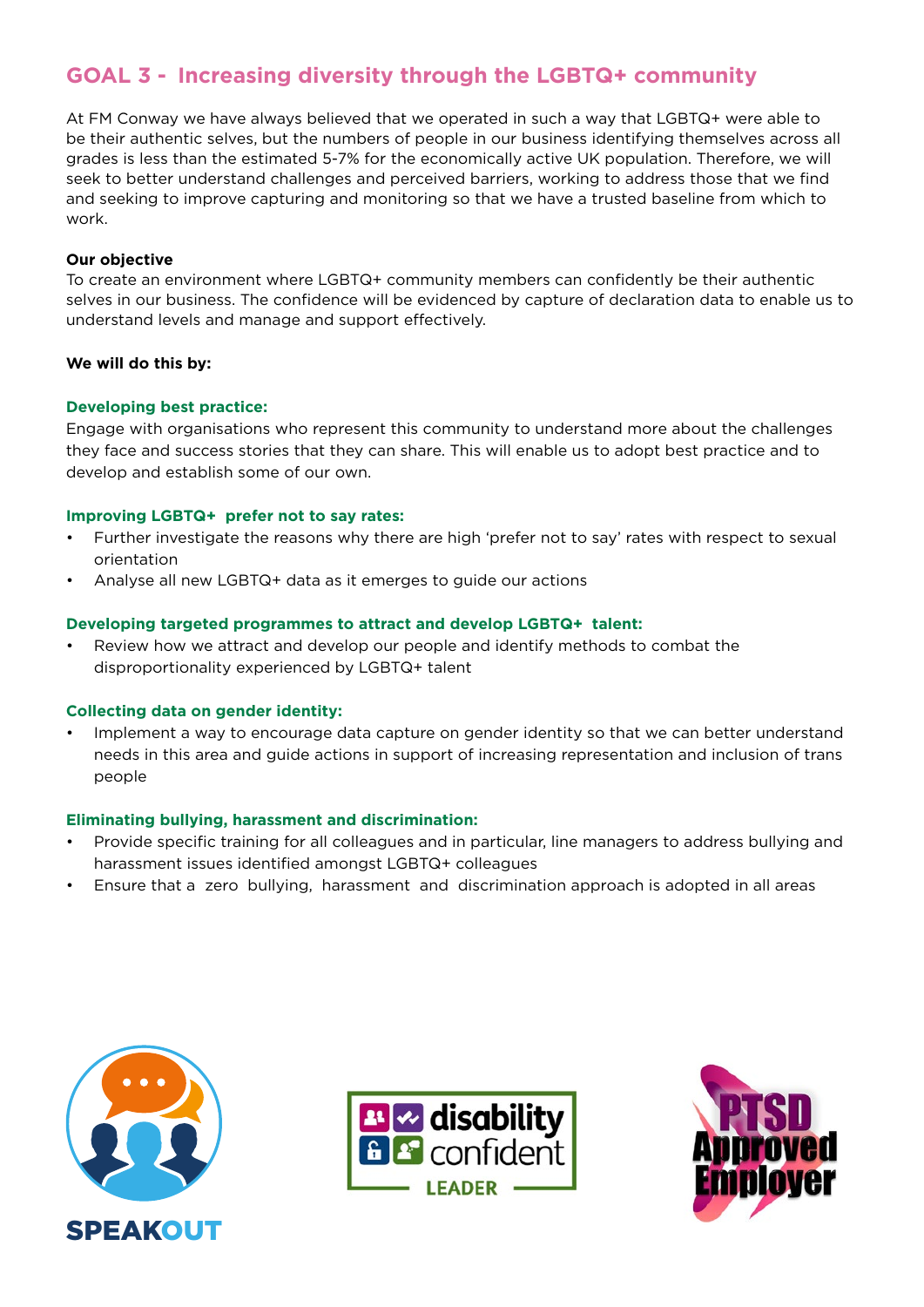## <span id="page-10-0"></span>**GOAL 4 - Increasing diversity through the disabled community**

Having proudly achieved Disability Confident Leader status in March 2020 we are keen to leverage our position to increase the representation and engagement of people with disabilities across all grades and lead the way for disability awareness in the Construction Industry. We will better attract and retain people with disabilities and create an environment where people feel comfortable disclosing this and can operate from premises that are appropriately adjusted.

To ensure we have further access to expertise and guidance we have partnered with Kent Assisted Employment to keep us up to date with current guidance and initiatives.

#### **Our objective**

- To strengthen the talent pipeline of people with disabilities at all levels by 2024
- To increase representation at senior levels
- To improve understanding of the importance of mental health and wellbeing
- To improve access and support for mental health and wellbeing for those employed by our business

#### **We will do this by:**

#### **Reducing the engagement gap:**

- Create an environment in which colleagues with disabilities are engaged and feel comfortable declaring their disability through a communications campaign. This will help us better understand the composition of our workforce
- Review and audit our recruitment process to ensure it is accessible and inclusive
- Increase delivery of disability awareness training for employees, subcontractors, supply chain and clients
- Work closely with organisations and SEND schools to engage with the disability community to provide work experience, internships, and mentoring

#### **Collecting data on disability:**

- Work with internal and external stakeholders to eliminate incidents of bullying and harassment amongst colleagues with disabilities
- Maintain our network of Mental Health First Aiders across the organisation and provide access to training to assist managers in improving their capability to address colleague mental health and wellbeing issues and make necessary adjustments
- Strengthen our links with external providers to ensure that there is adequate provision for all colleagues who need support on mental health related issues
- Collect data from existing employees providing a list of disabilities and adjustments
- Review training & development opportunities to ensure their suitability for all

#### **Improving the talent pipeline for colleagues with disabilities:**

- Develop a bespoke talent offering for colleagues with a disability to include mentoring and shadowing
- Actively promote, encourage and sponsor applications to cross government talent schemes to provide development opportunities to our disabled talent
- Sponsor colleagues with disabilities who have been on talent schemes

#### **Creating the right environment:**

- Build line manager confidence in dealing with disability issues through training and myth busting communication to include information about non-visible disabilities
- Ensure our workplaces are accessible and comfortable
- Ensure our training and development methodology is fit for purpose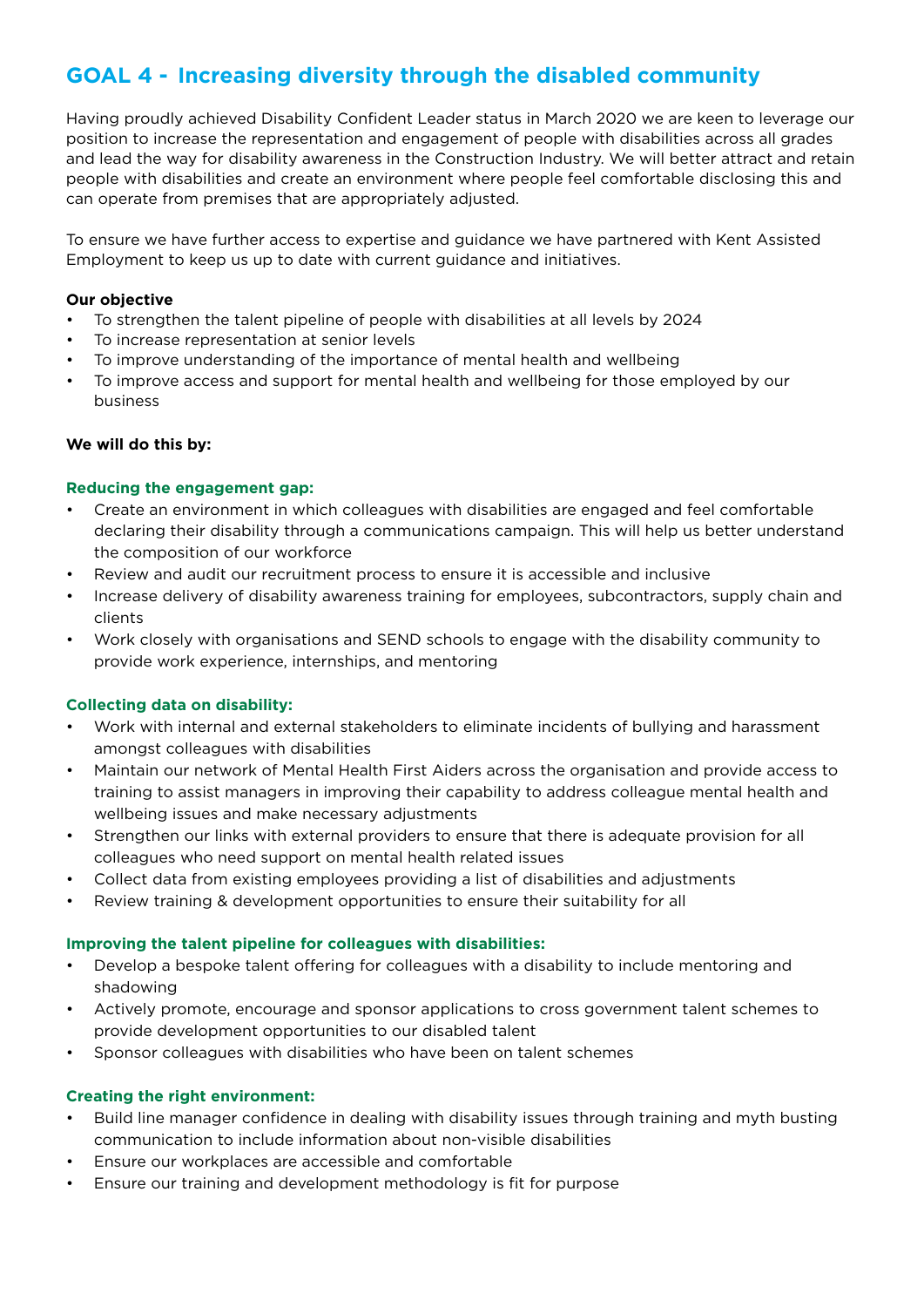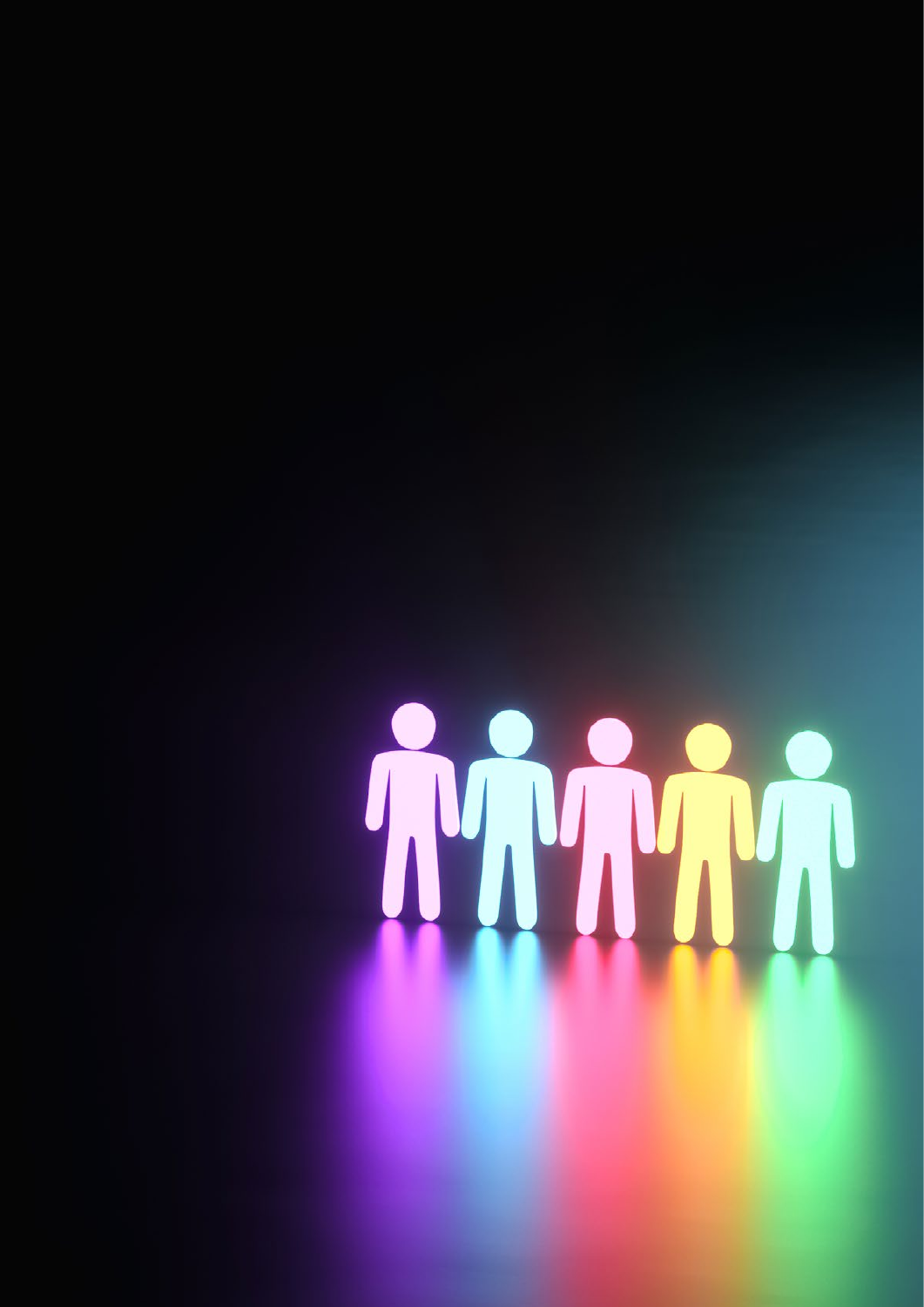## <span id="page-12-0"></span>**GOAL 5 - Increasing diversity through the female community**

The Construction industry has traditionally been a male led environment, but much positive action has been taken over recent years to dispel myths and improve this position so that the industry can attract and retain the talent females have to offer.

We welcomed the introduction of the gender pay gap reporting in 2018 as it created an opportunity for us to focus our efforts to address any disparity. We will build on the good work already undertaken but recognise that we have more to do, reconsidering our long-term approach to pay and reward and understanding the contributing factors to the gender pay gap to enable it to be addressed.

We will undertake positive investigations into the reasons why female representation falls at particular levels, so that we can create interventions and development opportunities to assist us in providing sustainable career journeys.

#### **Our objective**

- To raise awareness of the Construction industry as a career choice by promoting opportunities to females
- To identify role models and provide mentoring for those interested in advancement
- To offer work experience, traineeship and apprentice opportunities

#### **We will do this by:**

#### **Create positive awareness of opportunities for women in Construction:**

- Undertake a series of engagements to raise awareness and dispel myths about the industry
- Use positive images to demonstrate Construction's suitability as a career choice

#### **Creating and Challenging:**

- Embed flexibility and work-life balance into our organisational culture for both men and women
- Understand other barriers inhibiting female progression and develop programmes to address this
- Continue to support our Return to Work programme. This provides a bridge back to work for experienced professionals who have taken an extended career break for typically two years or more. This aims to strengthen the talent pipeline, increase diversity and improve attraction and retention rates

#### **Nurturing the Conway female talent pipeline:**

- Continued focus on addressing gender balance at senior level that has developed a range of initiatives in support of this
- Proactive in communicating our desire to achieve gender parity
- Equip and empower our female talent with the right tools to develop in their career
- Work with senior and influential male allies to identify and support our female talent
- Develop a sponsorship programme aimed at nurturing high performing women

#### **Addressing the gender pay gap:**

- Reconsider our long-term pay and reward framework.
- Examine data to understand drivers and factors of the gender pay gap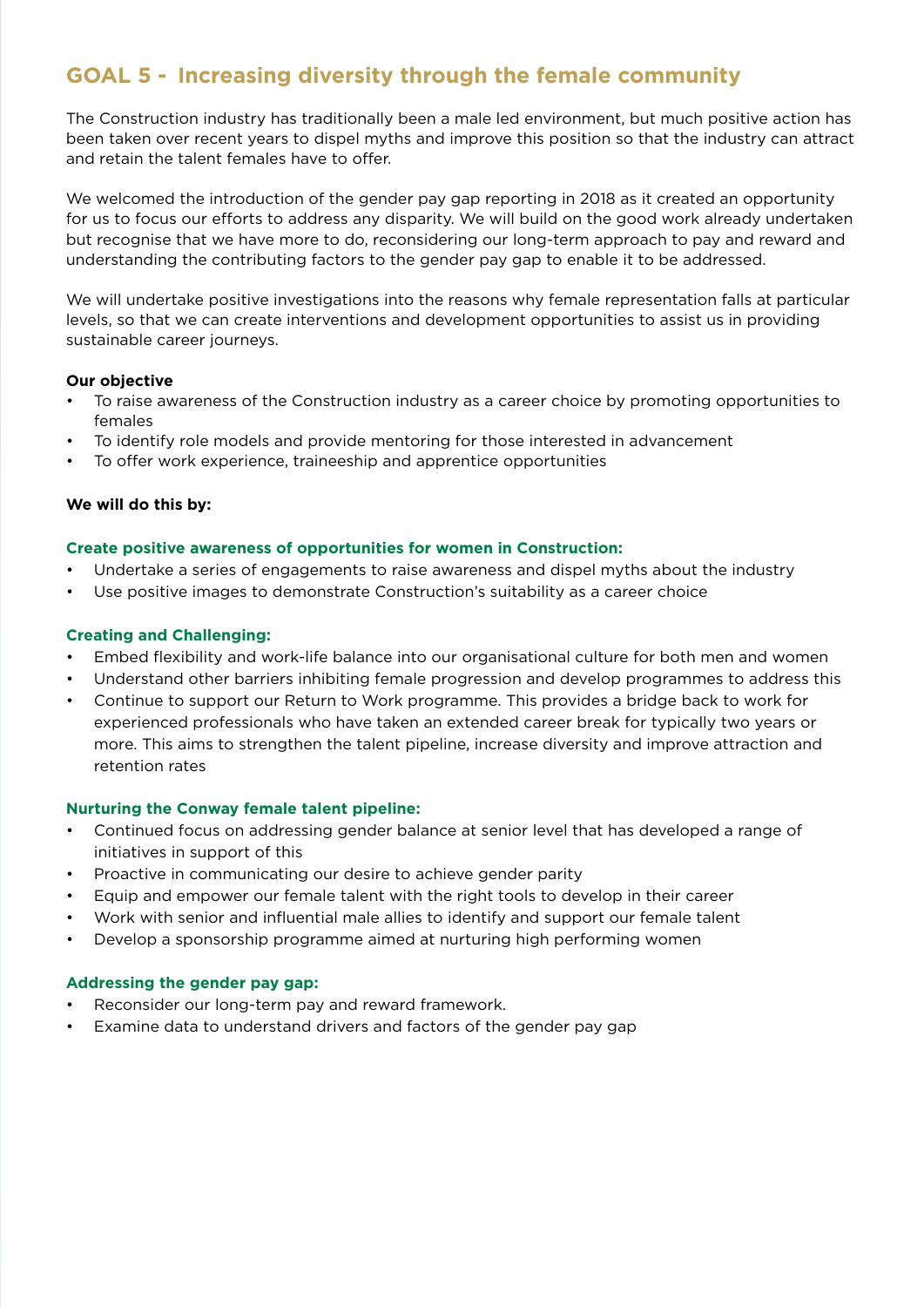## <span id="page-13-0"></span>**GOAL 6 - Developing inclusion & respect**

Representation objectives for age, socio-economic diversity and faith and belief and ensuring that our workforce sufficiently represents these characteristics are no less important; a person's identity is not defined in isolation but is made up of multiple dimensions, therefore we will maintain appreciation of this. We are committed to ensuring that everyone can maximise their potential here at FM Conway.

#### **Our objective**

To demonstrate our appreciation of this contribution and to pursue activities that constantly evaluate our performance and representation in these areas.

#### **We will do this by:**

#### **Creating an inclusive architecture:**

- Adapting processes and policies to account for generational differences
- Study generational differences and promote an inclusive workplace that values all colleagues irrespective of age where all colleagues feel valued
- Recognise the support required across all four generations and make reasonable adjustments as necessary
- Ensure managers are confident in managing generational differences through coaching
- Provide flexibility in the use of workplace adjustments to support colleagues and ensure that they are given the opportunity to perform at their best throughout their career
- Better enabling of social mobility through our attraction, recruitment and retention efforts
- Improve our methods of understanding inclusion by measuring socio-economic background
- Ensure our culture and processes are inclusive and supportive of a range of backgrounds when it comes to promotion and other opportunities, including through mentoring and myth-busting
- Ensuring that FM Conway is inclusive of all faiths and beliefs
- Create clear external messaging that people who practice a faith or hold a belief are welcome in our business
- Increase awareness of faith and belief diversity through Faith and Belief Champions
- Act on any instances of bullying, harassment or discrimination through the employee voice mechanisms

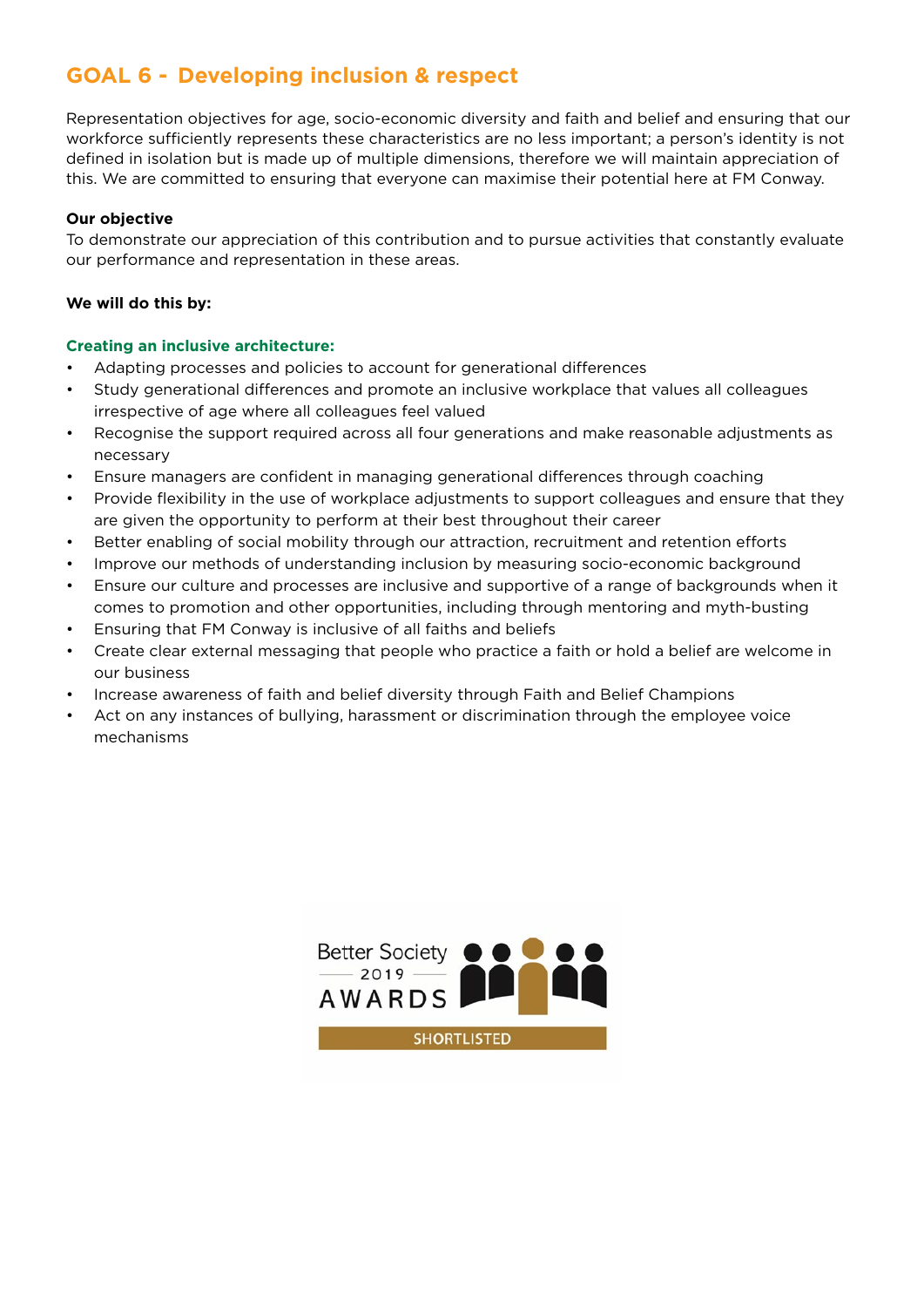## <span id="page-14-0"></span>**GOAL 7 - Increasing diversity in our supply chain**

Supplier diversity is equally important to ensure that we procure goods and services through a diverse supply chain. It is important that our supply chain grows through the opportunity to introduce and develop new products, services and solutions to support our contract delivery. A local, diverse, and sustainable supply chain is important to support our circular economic model, with social impact driven by local diverse recruitment.

#### **Our objective**

To use local suppliers who recruit locally for a diverse workforce

#### **We will do this by:**

**Ensuring that all suppliers, new and historical, complete the newly updated supplier portal**

**Monitoring and measuring annually the EDI statistics of our suppliers**

**Providing support and advice to SME (Small and Medium Enterprise) and VCSE's (Voluntary, Community and Social Enterprise Organisations) in quarterly updates which will include sharing resources developed for new legislation** 

**Hosting supply chain events and providing opportunities to present best practice or innovation**

**Creating a supply chain communication page on the FM Conway website**

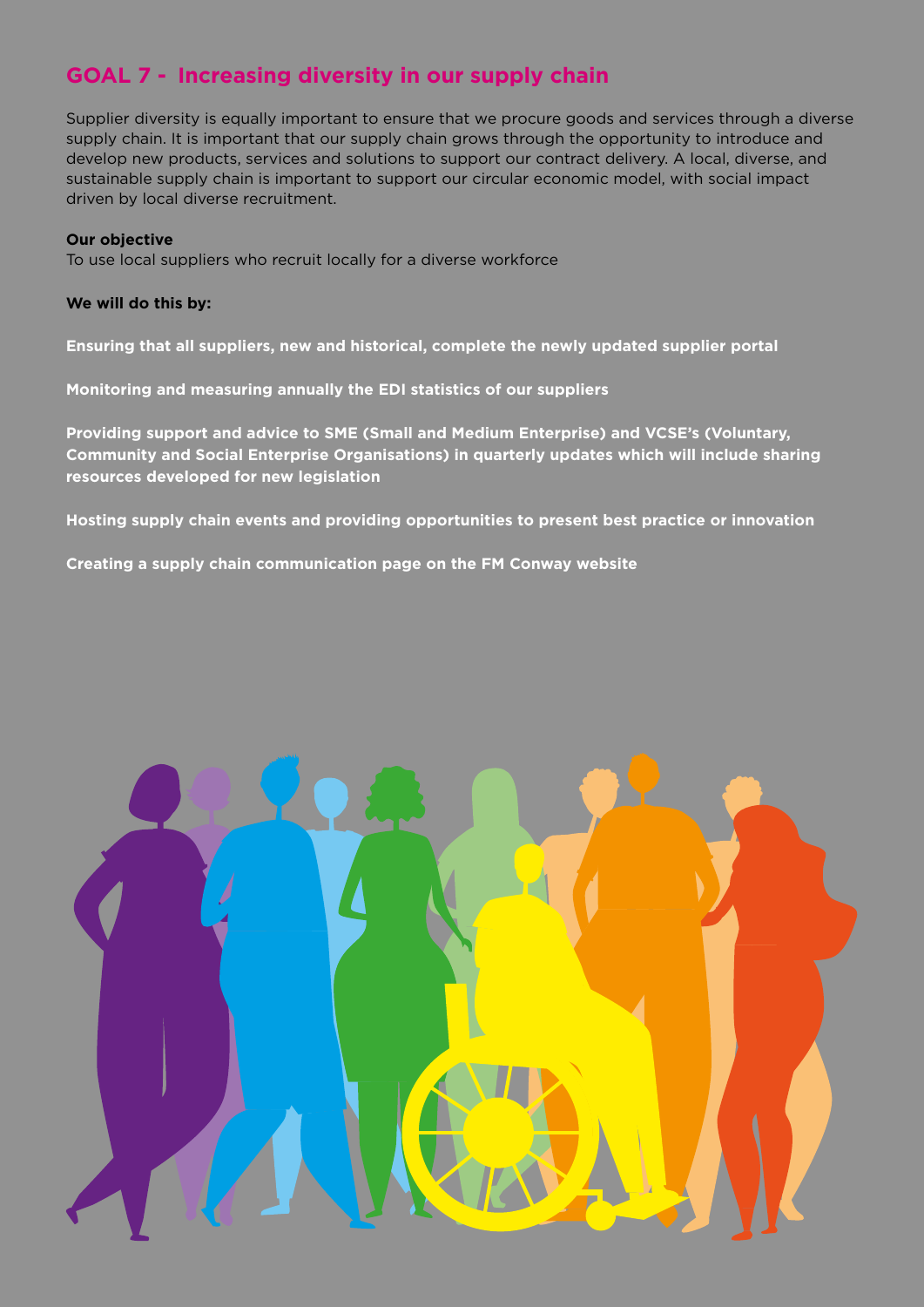## <span id="page-15-0"></span>**GOAL 8 - Communicating our performance, impact and sharing best practice**

Measuring our performance and identifying our success in achieving a more inclusive organisational culture and making a leading contribution to aspects of EDI is crucial in evaluating our effectiveness and impact. We will therefore identify mechanisms for measuring the return on our investment (ROI) in EDI and the extent and quality of the contribution and distinct impact we aim to make through EDI. In addition, we will ensure we comply with our legal obligations and where possible and appropriate, go beyond the legal minimum.

The results will be improved performance against our own EDI standards derived from national and industry benchmarks. This includes external recognition. There will be strong compliance with legal obligations and where possible and appropriate these will be exceeded for vulnerable groups. Equality, diversity, and inclusion related risks will be anticipated and well managed.

#### **Our objective**

To deliver regular, transparent and accurate reporting and sharing our progress in creating an equal opportunities environment that allows every member of society the same chance to be their very best by contributing to our story

#### **We will do this by:**

#### **Reporting against the baseline:**

Establish a baseline to determine our current position against our goals and report regularly about the efforts we employ to reach the goals, the success and the lessons learned

#### **Collaborative progress:**

Take advice from organisations and individuals who are "subject matter experts" and learn from their experience and expertise in order to reach the goal faster than we may otherwise have done

#### **CREATING THE RIGHT ENVIRONMENT AS A 21ST CENTURY EMPLOYER**

Creating an environment where a sustainable people agenda is realised will require responsible leadership, and the determination and commitment of all our people. The work that leads to results now will write the history books and create the next Conway generation ensuring the prosperity of the business and the stakeholders it proudly serves, both now, and in the future.

The successful 21st century employer will be one that embraces diversity and difference as a significant strength; it is one that recognises the contribution of every individual, for its uniqueness; and one that provides a stable and fertile environment for differences to be aired, considered and respected.

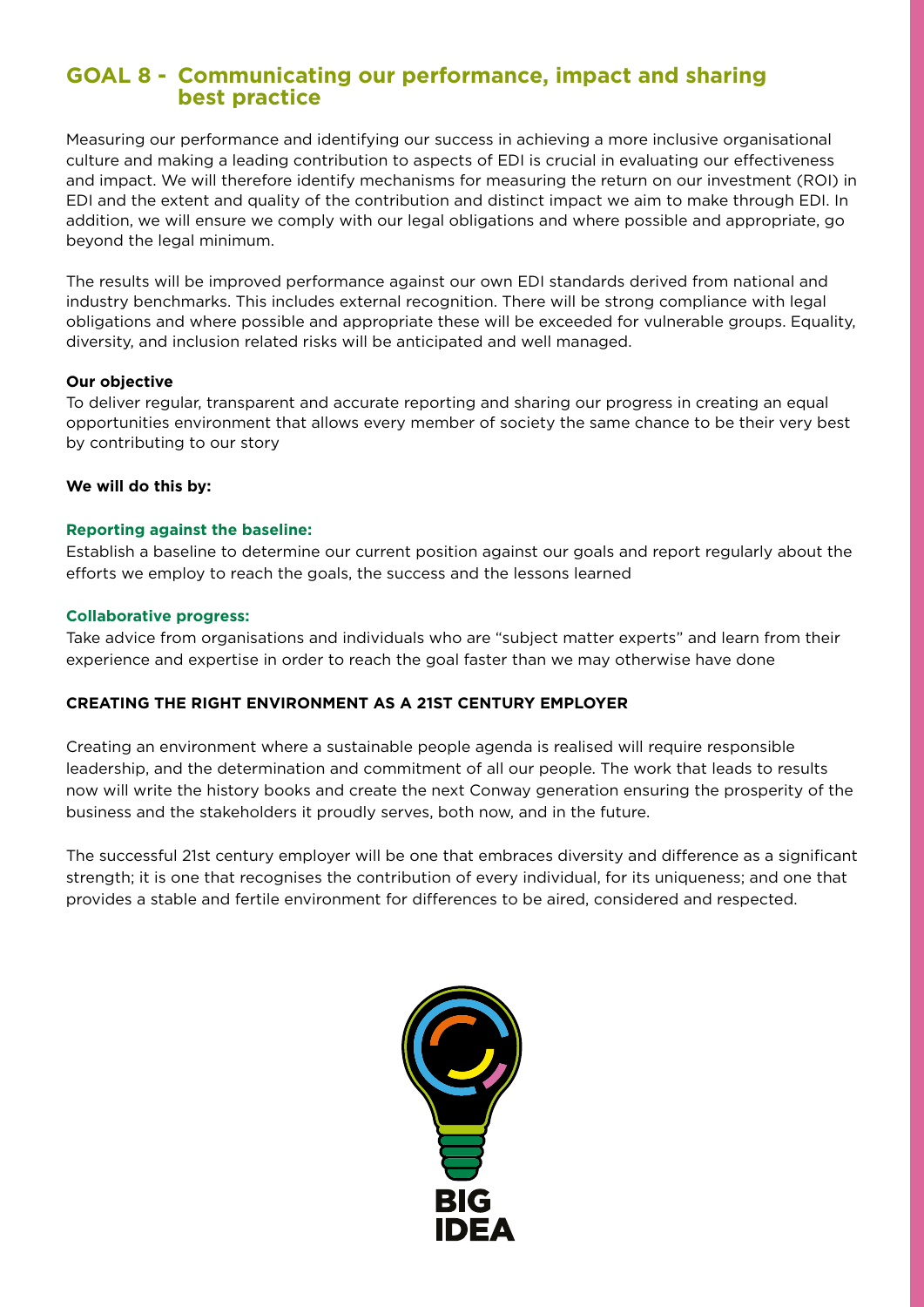*"*

*We must not only learn to tolerate our differences. We must welcome them as the richness and diversity which can lead to true intelligence.*

*"*

Albert Einstein